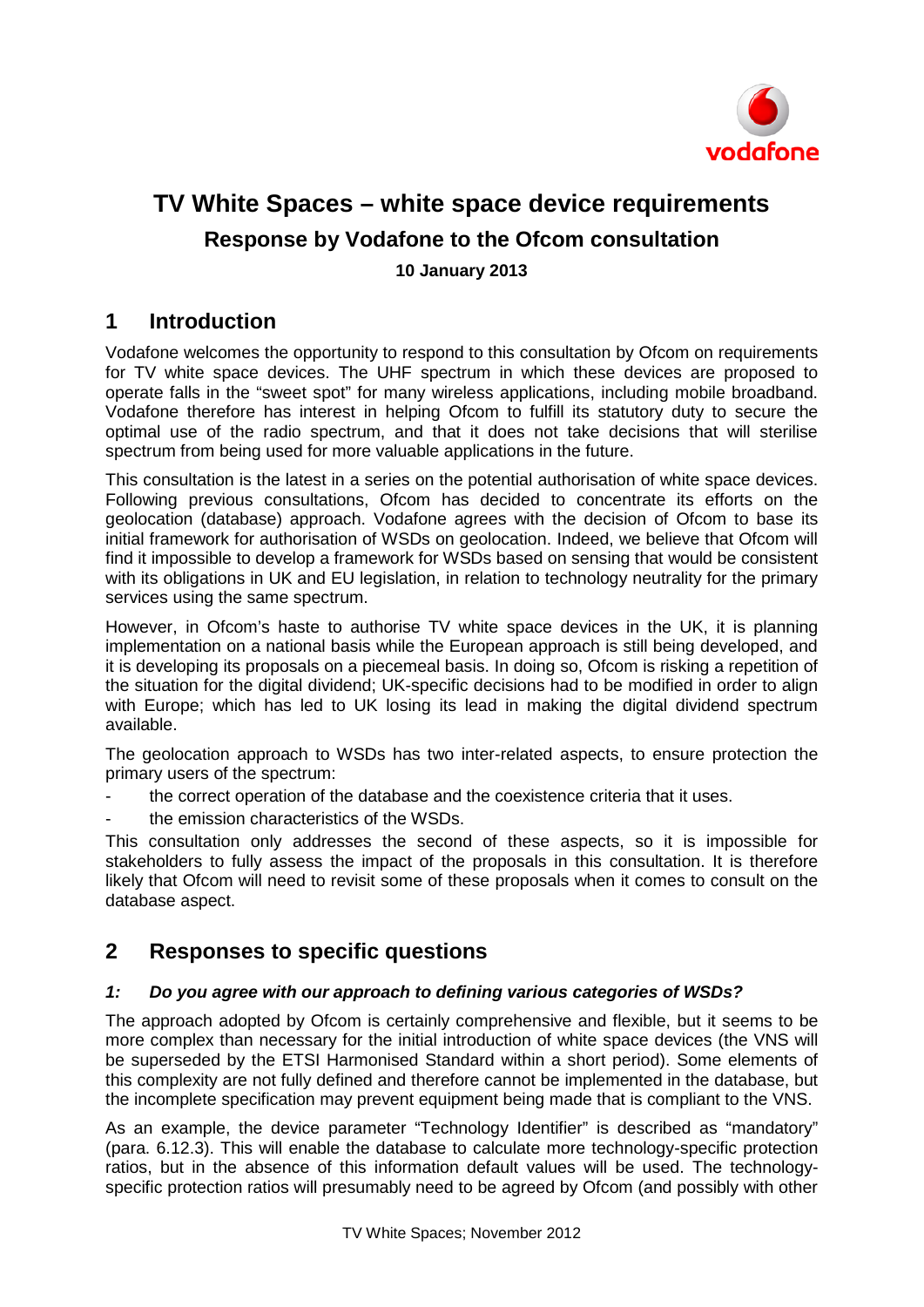stakeholders), which will require that the scope of "technology identifier" matches the range of devices for which Ofcom has agreed the technology-specific protection parameter. There is no information on how technology identifiers and technology-specific protection ratios will be defined and policed. However, if default values for protection ratio are used otherwise, there is no reason for this parameter to be mandatory.

## *2: Do you agree with our proposed sequence of operations for WSDs?*

Yes, but see the responses to other questions for our comments on individual operations.

## *3: Do you agree with our proposed additional operational requirements for master WSDs?*

## 3.1 Out-of-block emissions

-

The consultation document does not discuss the maximum transmit powers at which WSDs will be permitted to operate. This is presumably because Ofcom considers that this will be defined by the database based on coexistence criteria for incumbent services, on which it is yet to consult. However, the out-of-block emissions levels proposed in Tables 1 and 2 could have a major impact on the WSD power limits that would be applied around the UK.

The consultation document proposes four classes of out-of-block emission, which were apparently developed following discussions with stakeholders. The emission limits are defined in terms of adjacent frequency leakage ratios (AFLR), with three values for first adjacent DTT channel, second adjacent DTT channel, and any other channel in the 470-790MHz range. This means that the WSD transmit power will be limited by AFLR and the protection ratio for DTT.

<span id="page-1-1"></span>The relationship between the AFLR and the maximum power limit for WSDs is analysed in Section 4 of this response, based on a paper submitted by  $Ofcom<sup>1</sup>$  $Ofcom<sup>1</sup>$  $Ofcom<sup>1</sup>$  to the ITU-R committee JTG 4-5-6-7 relating to emissions from mobile terminals in the proposed 700MHz band. The scenarios considered in this paper would also apply to WSDs. With the most favourable assumptions, this would result in a power limit of only a little above 12dBm/8MHz EIRP in substantial parts of the UK (DTT fringe reception areas); this might be reduced by up to 16dB, depending on WSD device class and the assumptions used.

Vodafone believes that the methodology used and assumptions made in the Ofcom paper are unduly conservative, as they are based on several unlikely circumstances occurring simultaneously (minimum coupling loss analysis). If the assumptions in this paper were applied to WSDs, it would render many TVWS applications technically unviable in substantial parts of the United Kingdom, which would make them commercially unviable in the UK as a whole.

It is incumbent upon Ofcom under its duties of technological neutrality and regulatory certainty that it applies consistent criteria for assessing coexistence of one wireless application with other wireless applications. Vodafone therefore urges Ofcom to undertake an analysis using more representative assumptions (Monte Carlo analysis), and to use the same assumptions for its work on both WSDs and mobile broadband devices in the 700MHz band. Noting that Ofcom expects to publish a consultation on co-existence with incumbent services "in the first half of 2013", Ofcom should also submit a paper to the next meeting of JTG 4-5-6-7 in July, applying the same criteria to mobile broadband 700MHz terminals.

This uncertainty about the maximum power at which WSDs can operate is likely to have a chilling effect on the development of WSDs for the UK market This uncertainty substantially

<span id="page-1-0"></span><sup>&</sup>lt;sup>1</sup> ITU-R Document 4-5-6-7/91-E; Protection of digital terrestrial television reception from interference from mobile broadband terminals operating in adjacent spectrum; 16 November 2012.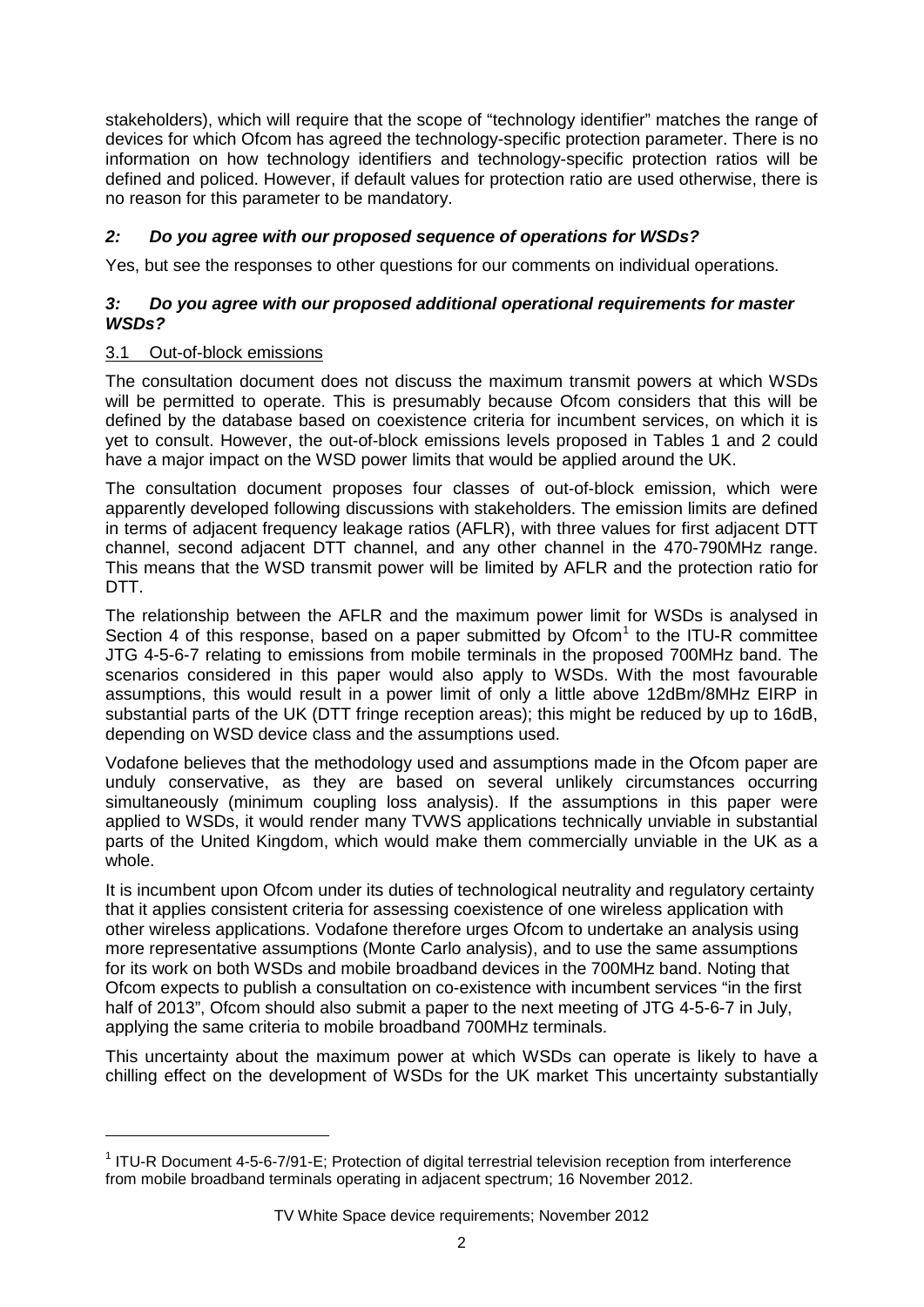reduces the value of Ofcom rushing to develop a VNS ahead of European standardisation – it is difficult to design a transmitter without knowing what its maximum transmit power should be.

## 3.2 Security

Vodafone welcomes the recognition by Ofcom that the communication between a master WSD and the website which contains Ofcom's list of qualifying WSDBs needs to be secure. In this consultation, Ofcom has proposed that this website is accessed using the HTTPS protocol.

The use of HTTPS protocol is a necessary but not sufficient condition for providing this security; it provides security once communication has been established with the website, but does not prevent the master WSD from accessing other websites. It would be quite easy to implement a "spoof" website that emulates the Ofcom one, together with a spoof website that emulates an open database. There could be a temptation to do this, to enable WSDs to operate without constraint in geographic areas where there is limited availability of spectrum or the maximum power is restricted.

Ofcom's approach to authorisation of WSDs is absolutely dependent on the security and integrity of the communication between master WSDs and the list of qualifying WSDBs. We therefore strongly urge Ofcom to seek expert advice on this aspect of its proposal.

#### *4: Do you agree with our proposed additional operational requirements slave WSDs?*

## Out-of-block emissions

The comments in Q3 on out-of-block emissions also apply to slave WSDs.

## *5: Do you agree with the proposed device parameters, operational parameters and channel usage parameters?*

Vodafone does not have comments on the substance of the proposed parameters.

However we have noted a number of inconsistencies in the terminology used to define the requirements, within and between the consultation document and the VNS; these could lead to ambiguity or contradiction. For example, the 8MHz blocks are defined both as n (where 21  $\leq$  n  $\leq$  60) and as k (where  $0 \leq$  k  $\leq$  39). In para. 5.35, the lower block is designated k and the upper block is designated m, whereas in para. 5.82 they are both designated k.

We recommend that Ofcom reviews these requirements carefully.

## *6: Do you agree with our approach of implementing the requirements in the example SI and the draft IR and VNS?*

Ofcom needs to address the following aspects of the implementation:

## 6.1 Transmitter unwanted emissions outside the 470-790MHz band

Ofcom has proposed two categories of WSD:

- A 'Type A' device "is one whose antennas are permanently mounted on a nonmoving outdoor platform".
- A 'Type B' device has antennas that are not permanently mounted, which must have an integral antenna.

The levels of unwanted emissions proposed by Ofcom in Table 2 (section 5.44 of the VNS) are typical of licence-exempt devices, which are typically portable. However, if a device is permanently mounted, these levels of unwanted emissions could cause a significant and continuous desensitisation to a mobile base station in the locality.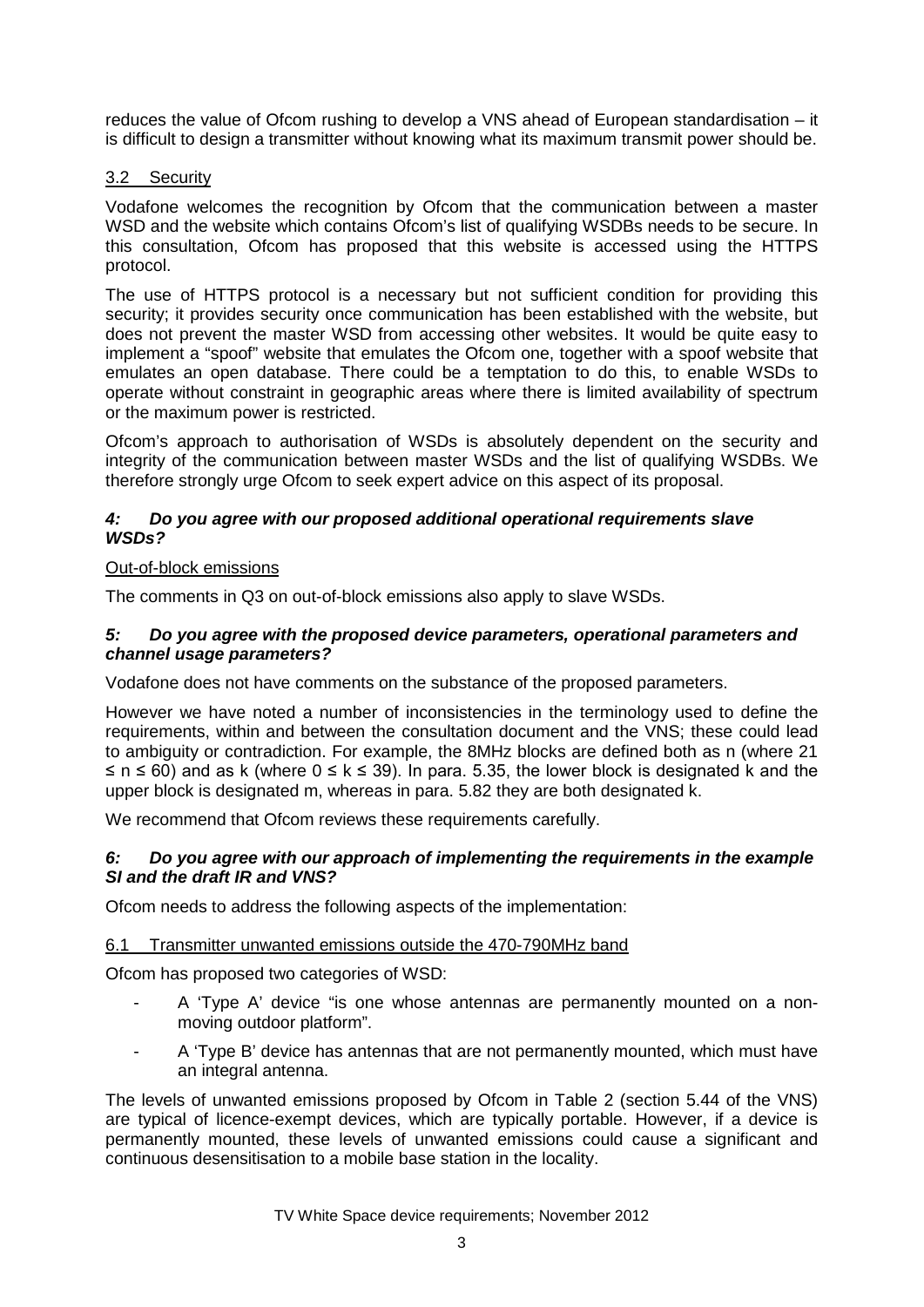White space devices are expected to operate over a much wider percentage bandwidth than any previous transmitting device that has previously been authorised on a licence-exempt basis (certainly at the expected transmitted power levels). The assumptions that have been made previously about typical levels of unwanted emissions may therefore not be valid, because of differences in the transmitter architecture needed to support this wide bandwidth. Vodafone is concerned in particular about the desensitisation of base stations in the 1800MHz and 2.1GHz bands, due to the third and fifth harmonics of transmissions from WSDs.

The co-existence of base stations has been studied by 3GPP, and it has defined a limit of -61dBm/100kHz for this co-existence scenario<sup>[2](#page-3-0)</sup>. Vodafone therefore proposes that the same limit should be applied in the VNS for mobile uplink bands. Meeting this limit will not impose any significant burden on competently designed WSD equipment intended to be permanently mounted.

This requirement can be implemented by adding the following text and table to section 5.4.4 of the VNS:

| Frequency range      | Maximum permitted<br>level | Measurement<br>bandwidth |
|----------------------|----------------------------|--------------------------|
| 832 MHz to 862 MHz   | $-61$ dBm                  | 100 kHz                  |
| 880 MHz to 915 MHz   | $-61$ dBm                  | 100 kHz                  |
| 1710 MHz to 1785 MHz | $-61$ dBm                  | 100 kHz                  |
| 1920 MHz to 1980 MHz | $-61$ dBm                  | 100 kHz                  |
| 2500 MHz to 2620 MHz | $-61$ dBm                  | 100 kHz                  |

For a Type A WSD, the level of unwanted emissions shall not exceed the limits given in Table 2bis.

## Table 2bis: Additional transmitter unwanted emissions limits for type A WDSs

## 6.2 Out-of-block emissions

There is contradiction and ambiguity in the definition of unwanted emissions.

The definition of "out-of-block emissions" in Section 4.1 of the VNS states: "Emissions are specified here as equivalent isotropic radiated power". This exact term is only used in one other place in the VNS, in para. 6.142. However, the definition of this term as being equivalent isotropic radiated power is contradicted by para. 6.147 later in the same section, which states "The test method applies to conducted measurement". Para 6.14 describes a method of deriving EIRP from conducted measurements, but this is only applicable for the requirements for transmit power, not emission mask (it also does not include the usual wording for rotating the measurement antenna to take account of the polarisation of the radiated signal).

It is therefore unclear which of the requirements for unwanted emissions are specified as conducted, and which are radiated (equivalent isotropic radiated power).

## 6.3 Definition of device type

 $\ddot{\phantom{a}}$ 

The term 'device type' is not defined clearly enough to ensure that manufacturers declare this properly. A manufacturer cannot declare whether the antennas "are permanently mounted on a non-moving platform", only whether they are intended to be so mounted. The meaning of "platform" and the status of a device with external antennas that are not intended to be

<span id="page-3-0"></span> $2$  3GPP TS 36.104, Table 6.6.4.3.1-1: BS Spurious emissions limits for E-UTRA BS for co-existence with systems operating in other frequency bands (note that the limit for some bands is defined as - 52dBm/1MHz, but this results in a very similar power spectral density to -61dBm/100kHz).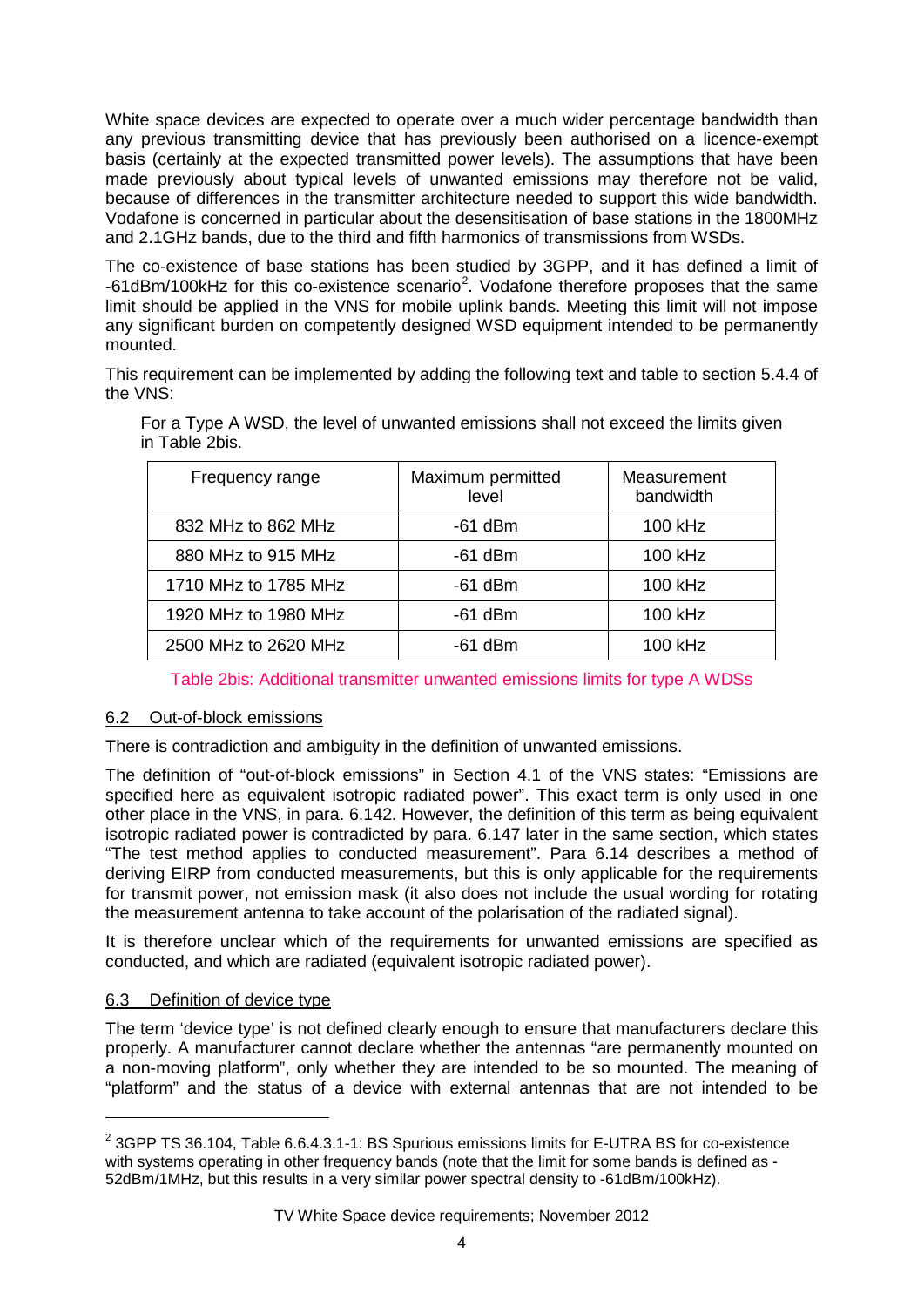permanently mounted are also unclear. These points would be clarified if the definitions in the VNS are modified as follows:

**Type A WSD** – A WSD which has one or more external antennas or which is intended to be permanently mounted to a building or structure.

**Type B WSD** – A WSD which has an integral antenna and which is not intended to be permanently mounted to a building or structure.

These definitions need to be added to the IR, and corresponding changes needs to be made to clauses 5. (3) (e) and 6. (3) (d) of the SI.

Vodafone also proposes that the conformance of device type is assessed:

## **Device type**

## **Definition**

This confirms that WSD device declared to be a "Type B WSD" meets the requirements to be so declared. The definition of "Type B WSD" is given in Section 4.1 of the VNS.

## **Conformance**

The following assessments shall be performed on a WSD that is declared to be type B:

a) Does the device have attachment points for permanent mounting on a building or structure?

b) Is the device supplied with accessories for mounting it on a building or structure?

c) Does the product literature describe optional accessories for mounting it on a building or structure?

d) Does the device have any antenna that is connected to the rest of the device by a cable?

e) Does the device have any connector for connection by the user of an external antenna?

If all of these assessments are negative, the device is confirmed as type B.

## 6.4 Validity of operational parameters

There is no requirement in the draft Statutory Instrument for a WSD to stop transmitting when the operational parameters cease to be valid. This could be added to Regulations 5. (5) and 6. (5).

There is no requirement in the draft Statutory Instrument or VNS relating to a WSD ceasing to transmit if it becomes unable to determine its latitude and longitude. Most WSDs are likely to determine their position using GPS; therefore, one case that may require special consideration in the VNS is when the GPS receiver is desensitised by third harmonic emissions from its transmissions on certain channels.

## **3 Representations on the impact assessment**

The consultation document states that Sections 5, 6 and annex 5 are an impact assessment. The whole of this consultation response constitutes representations on the impact assessment in accordance with Section 7 (7) a) and b) of the Communications Act 2003, but we highlight particular issues below:

## The policy objective of protection of incumbent users

Vodafone notes the policy objective stated in para. A5.10 of the impact assessment "to protect incumbent users". This protection is defined by the combination of the adjacent frequency

TV White Space device requirements; November 2012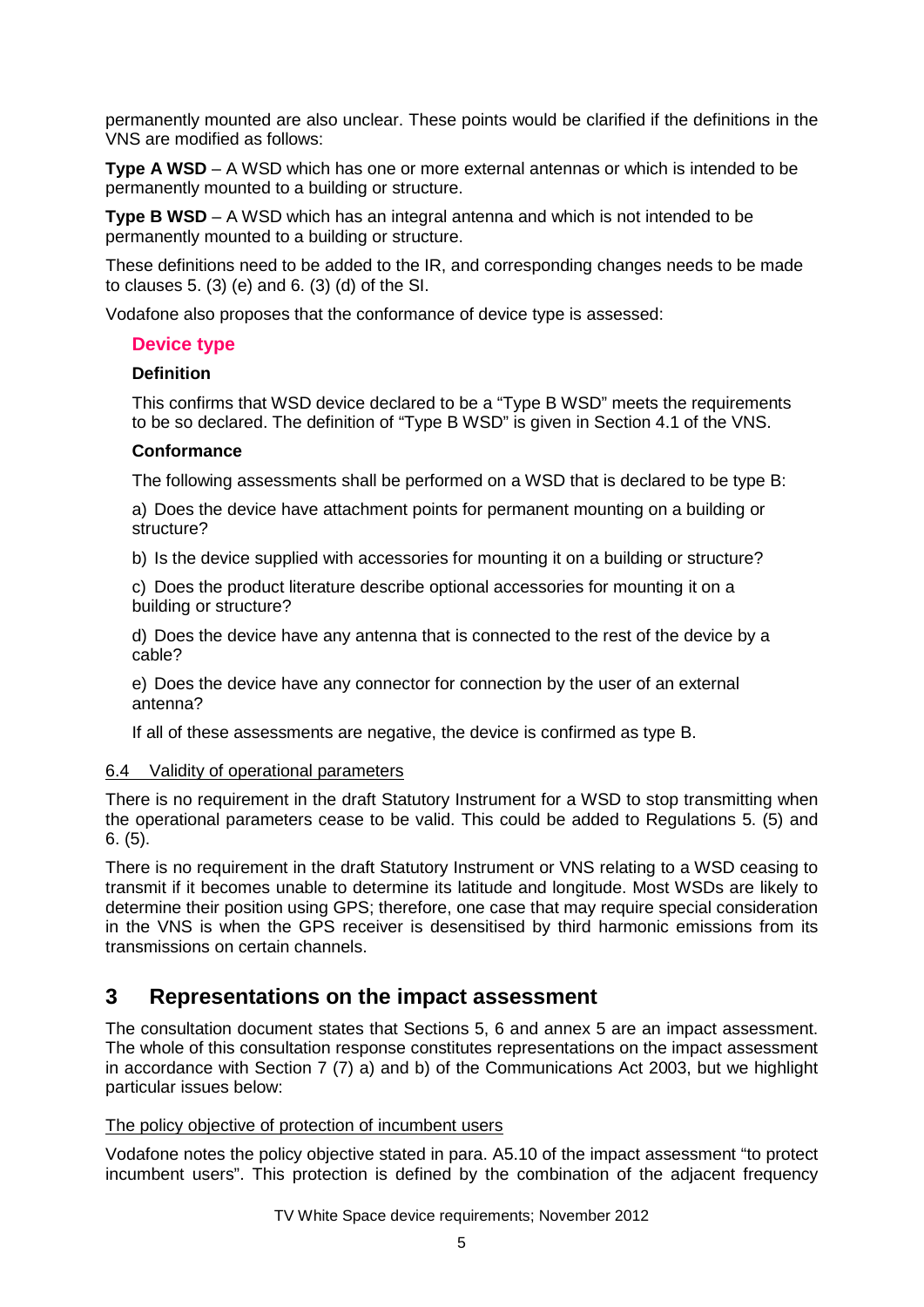leakage ratios defined in Tables 1 and 2 and the maximum device power (which is not addressed by this consultation). However, the power limits applied by the database may not meet the legitimate expectations of stakeholders for some applications of WSDs, if the same criteria are applied as Ofcom has used in a contribution to ITU-R JTG 4-5-6-7 (see the response to Q3).

The consultation document has not considered the impact of the proposed levels of transmitter unwanted emissions from 'type A' WSDs on desensitisation of base stations and other wireless infrastructure (see the response to Q6).

## Consumer benefits of TV white spaces

Paragraph A5.4 of the impact assessment describes the expectation of Ofcom that there will be citizen and consumer benefits from applications of TVWS including the short-range applications of wireless distribution around the home and local- or personal-area networks. However, this is based on a flawed analysis.

Paragraph 2.9 of the consultation document describes five possible use cases for TV White Space devices, including these applications. Paragraph 2.10 asserts that "in all the above cases, the main driver for the use of the TVWS frequencies is the favourable propagation characteristics of radio waves in the UHF TV band.

The radio propagation characteristics are indeed favourable in the UHF band. However, this is only significant when the application is limited by link budget, which is not the case for the short range applications. Indeed, when the application is capacity limited, a less favourable link budget is beneficial because this allows an increased frequency re-use, and therefore more efficient use of radio spectrum.

The current leading technologies for home, local and personal networks are WiFi and Bluetooth, which operate in the 2.4GHz and 5GHz bands. There is no evidence that these frequency bands are a constraint on their capabilities for these applications. Indeed, standards are under development for these applications at frequencies as high as 60GHz.

## **Security**

The impact assessment assumes that the authorisation regime will work as expected, and does not consider the potential impact if it does not. The integrity of this regime is absolutely dependent on the integrity of the communications between a master WSD and the Ofcom list of qualifying WSDBs. It is therefore essential that Ofcom defines a secure protocol for this communication (see the response to Q3).

## **4 Emission masks and power limits**

This consultation does not address the expected operational power limits for WSDs. These are defined by the database using coexistence criteria for DTT – both topics on which Ofcom has yet to consult. However, the out-of-block emissions levels proposed in Tables 1 and 2 could have a major impact on the WSD power limits that will be applied around the UK.

Tables 1 and 2 define out-of-block emissions for four classes of device as adjacent frequency leakage ratio (AFLR), for the first adjacent DTT channel, second adjacent DTT channel, and any other channel in the 470-790MHz range. The operation in the first and second adjacent channel can be limited by the database, but any restriction for all other channels will constrain operation throughout the UK. This scenario is therefore similar to the scenario for emission masks for mobile broadband terminals operating in the proposed 700MHz band.

Ofcom has submitted a paper to the ITU-R committee JTG 4-5-6-7 which analyses the impact of interference from mobile broadband terminals operating in the 700MHz band into DTT receivers operating at lower frequencie[s.](#page-1-1) This paper used a worst case (minimum coupling loss) analysis, but noted that other statistical methods (e.g. Monte Carlo) are available – these